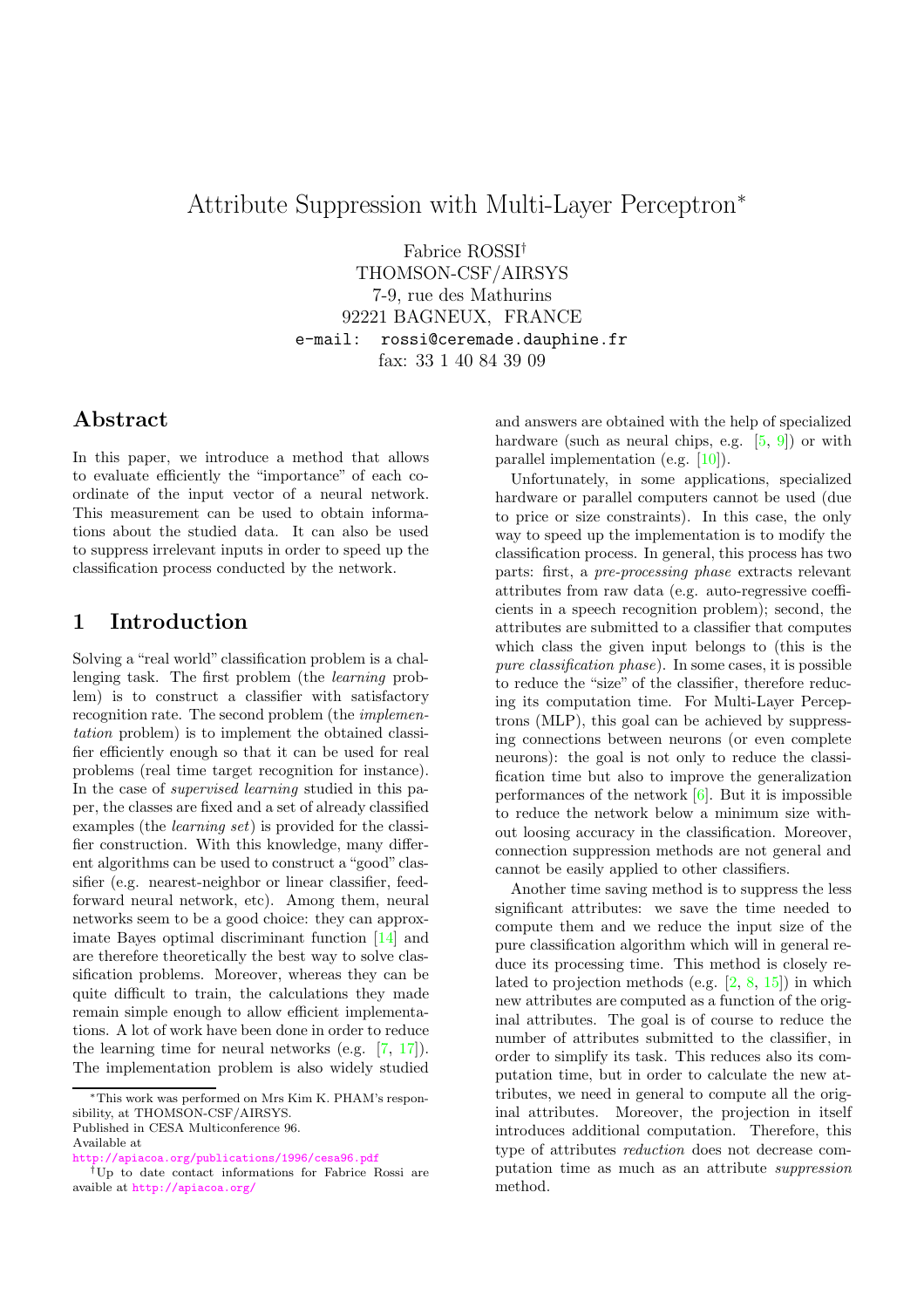In this paper, we present a new method that allows to choose automatically which attributes to suppress. We assume that the studied classification task can be performed by a parametric classifier which can be for instance a MLP or a Radial Basis Function Network (RBFN)[\[11\]](#page-5-7). An analysis of this classifier allows to measure how much the classification depends on a particular attribute and therefore to suppress the less important ones. Previous results [\[4\]](#page-5-8) imply that this method can be efficiently used for totally arbitrary feed-forward neural networks.

The remainder of this paper is organized as follows. Section [2](#page-1-0) introduces the mathematical aspect of our attribute suppression method and compares it to existing methods. Section [3](#page-3-0) gives some experimental results on artificial and real-world data.

### <span id="page-1-0"></span>2 Input Study

#### 2.1 Classic methods

Classic methods can be separated into two groups: attribute selection methods and attribute projection methods.

#### Attribute selection:

In this method, the most relevant attributes are chosen with an iterative process: a first attribute is chosen in order to maximize a given criterion; then, a second one is chosen so that the pair maximizes the same criterion (but the first attribute remain fixed), etc. This approach has been used for decision tree construction for instance (e.g. [\[16\]](#page-6-3)). Its main drawback is that it cannot solve efficiently complex problems in which classification is impossible separately with each axis but can be done with only few of them used together.

A far more powerful version of this algorithm has been proposed by Roberto Battiti ([\[1\]](#page-5-9)). It is based on mutual information which provides a reliable way to compute the statistical relationship between a feature and the classification task. This method gives good results but not as good as our approach, as shown in section [3.](#page-3-0)

#### Attribute projection:

Projection methods are widely used in order to reduce the size of the problem: we compute combinations of the original attributes in order to obtain fewer new attributes. As long as we are sure to keep the most significant part of the data, we simplify here the task of the classifier as it will process fewer data. In the case of linear projection, computed by Principal Component Analysis (PCA), or Discriminant Analysis (DA), we can easily decide if some original attributes are useless. Indeed, if  $P$  is a projection matrix, the norm of its  $i$ -th column measures

the importance of the  $i$ -th original attribute. If this norm is very small compared to the ones of the other columns, the new attributes do not depend significantly on the i-th original attribute, which can therefore be discarded. The main drawback of this method is that the projection is linear and therefore will not be able to "understand" a highly non linear classification problem. We might use a non-linear projection method (e.g.  $[15]$ ) but in this case, the analysis of the relationship between original and projected attributes become very difficult and is in fact a special case of our method (see the following section).

#### <span id="page-1-1"></span>2.2 Global attribute evaluation

The method presented in this section allows to choose which attributes to suppress in an efficient and reliable way. The key idea is to analyze an already trained classifier in order to measure how much its calculation depends on each attribute: the evaluation is global as in projection methods. Moreover, the method can be applied to non linear classifiers and therefore solve the linearity limitation.

Let  $F(x, w)$  be a parametric classifying function (e.g. a MLP):  $x$  is an input vector,  $w$  is a weight vector that allows to modify the computation performed by  $F$  (e.g. the connection weights in a MLP) and  $F(x, w)$  is the output of the function which belongs to  $[0,1]^c$ , where c is the number of classes of the problem. Let  $C_k$  be the studied k-th class and let  $\chi_{C_k}(x)$  be the membership function corresponding to  $C_k$ , i.e.  $\chi_{C_k}(x) = 1 \Leftrightarrow$  $x \in C_k$ . Let  $C(x)$  be the perfect classifying function, i.e.  $C(x) = (\chi_{C_1}(x), \chi_{C_2}(x), \ldots, \chi_{C_c}(x))$ . The goal of the learning phase is to find  $w$  such that  $F(x, w) \simeq C(x)$ . In general w is chosen in order to minimize some distance criterion between  $F(x, w)$ and  $C(x)$  (for instance, the total quadratic error,  $E(w) = \sum_{x \in T} ||F(x, w) - C(x)||^2$ , where T is the training set of the classification task).

Let us assume that we can compute the differential of  $F$  with respect to its first variable (i.e., the input vector), called  $\frac{\partial F}{\partial x}(x, w)$ . The k-th output of F,  $F(x, w)_k$ , is a good approximation of  $\chi_{C_k}$ , the membership function corresponding to class  $C_k$ . Therefore,  $\frac{\partial F_k}{\partial x_i}$  gives a good idea of the boundaries of class  $C_k$  and can be used in order to obtain the general direction of these boundaries. If a classification is possible, we can assume that each class consists of a set of clusters. Inside a cluster of class  $C_k$  elements,  $\chi_{C_k}$ is constant and therefore  $F_k$  is also almost constant, which means  $\frac{\partial F}{\partial x}(x, w) \simeq 0$ . But at the cluster boundaries,  $\chi_{C_k}(x)$  changes very rapidly. As a good approximation of  $\chi_{C_k}, F_k(x, w)$  will change very rapidly around this boundaries, and therefore, we can assume that high values of  $\left\|\frac{\partial F_k}{\partial x}(x,w)\right\|$  will design cluster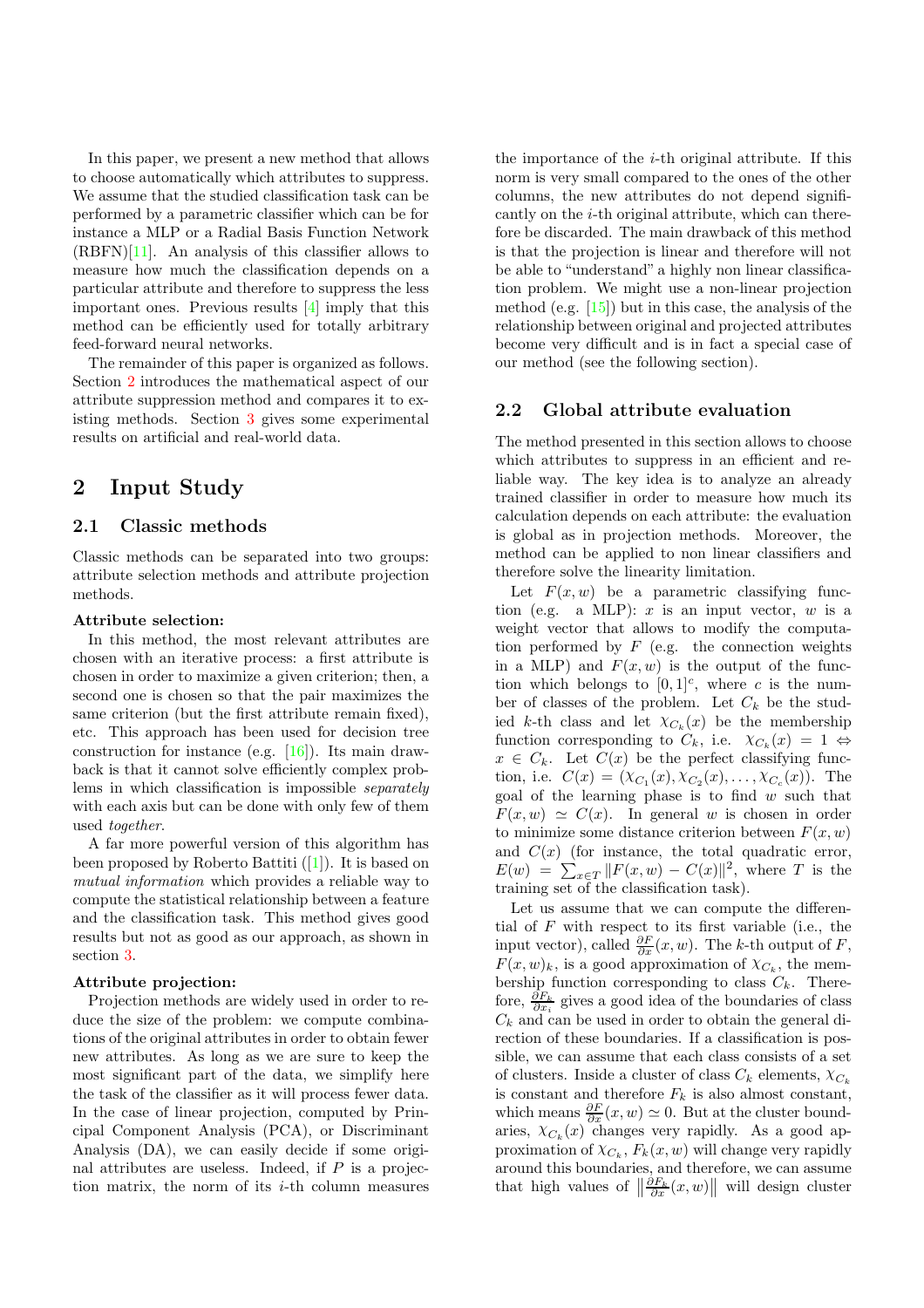boundaries. Moreover, near a boundary,  $\frac{\partial F_k}{\partial x}(x, w)$ will be perpendicular to the local separation hyperplane. Therefore, a low value for  $\left| \begin{array}{c} 1 & 0 \end{array} \right|$  $\frac{\partial F_k}{\partial x_i}(x,w)$  (compared to  $\left\|\frac{\partial F_k}{\partial x}(x, w)\right\|$  shows that the boundary normal is perpendicular to the  $i$ -th coordinate axis and therefore that the local separation hyperplane contains this axis: the  $i$ -th coordinate of the input vector is locally useless for separating this cluster from other classes. Therefore,  $\frac{\left|\frac{\partial F_k}{\partial x_i}(x,w)\right|}{\left|\frac{\partial F_k}{\partial x}(x,w)\right|}$ is a good measure of the local importance of the  $i$ -th coordinate axis.

The remaining problem is to combine the  $\left|\frac{\partial F_k}{\partial x_i}(x,w)\right|$  when x belongs to  $C_k$  in order to obtain  $\begin{bmatrix} \sigma x_i & \cdots & \cdots \\ \sigma x_i & \cdots & \cdots \end{bmatrix}$ <br>a global understanding of the relative importance of the different coordinate axis. On a theoretical point of view, it will be interesting to compute the mean normal vector of  $C_k$  boundary. But  $C_k$  may contain several separated clusters for which the boundaries are parallel but with opposite normal vectors: therefore, computing the integral of  $\frac{\partial F_k}{\partial x_i}(x, w)$  on  $C_k$  boundary is not really meaningful.

In order to obtain a simple criterion, we define the following matrix:

$$
S_{k,i} = \int_{x \in \partial C_k} \frac{\left| \frac{\partial F_k}{\partial x_i}(x, w) \right|}{\left\| \frac{\partial F_k}{\partial x}(x, w) \right\|} dx, \tag{1}
$$

where  $\partial C_k$  is the boundary of class  $C_k$ .

This value is quite simple to compute: when  $\left\| \frac{\partial F_k}{\partial x}(x, w) \right\|$  is above a given threshold, we assume that  $x \in \partial C_k$ , even if  $x \notin C_k$ . Therefore, we just have to apply the following approximate formula:

$$
S_{k,i} = \sum_{x \in T, \ \left\| \frac{\partial F_k}{\partial x}(x,w) \right\| > \epsilon} \frac{\left| \frac{\partial F_k}{\partial x_i}(x,w) \right|}{\left\| \frac{\partial F_k}{\partial x}(x,w) \right\|},\tag{2}
$$

where  $\epsilon$  is the chosen threshold.

The obtained value  $S_{k,i}$  is therefore the global score associated to the i-th coordinate axis as a classifying axis for class  $C_k$ . Finally, we can define a mean score, the vector  $S$  as:

$$
S_i = \frac{1}{c} \sum_{k=1}^{c} S_{k,i}
$$
 (3)

 $S_i$  is the mean global score associated to the *i*-th coordinate axis as a classifying axis.

Each coordinate axis of the input space is associated to an attribute of the input vector. Therefore, a high axis score is equivalent to an important attribute: in order to suppress attributes, we just have to discard the one with the lowest score.

#### 2.3 Boundary examples

As explained in the previous section, the criterion vector  $S$  is computed with the help of boundary examples. In the case of an easy classification problem, theses examples may not exist: if the clusters of the different classes are well separated, the boundaries computed by the classifier will not be close to the clusters but right in the "middle", where no example exists. In this case, the criterion vector cannot be computed.

For neural networks, the boundaries are moved during training reflecting the weight changes. Before reaching the perfect case, the number of misclassified examples (and therefore of boundary examples) decreases. Therefore, we can compute the criterion vector S periodically during the training until the number of boundary examples reaches a minimum value. If S can be computed quickly, this method will not increase significantly the training time.

#### 2.4 Links with previous works

The method explained in the two previous sections is closely related to an algorithm introduced in [\[13\]](#page-6-4). In this article, the authors introduce an attribute ranking method based on first order differentials. There are two important differences between the method presented here and their algorithm:

- Priddy and al. combine the individual differen- $\text{trial}$  $\frac{\partial F_k}{\partial x_i}(x,w)$  without normalization ;
- they take into account every examples (and even additional points which are not examples) without focusing on boundary examples.

In fact, the main justification of Priddy and al. is a statistical one, whereas we are working on geometrical arguments, which are in our opinion more suited to the attribute suppression goal.

#### 2.5 Feed-forward neural network case

We have demonstrated in a previous paper  $[4, 3]$  $[4, 3]$  $[4, 3]$ , that an extended back-propagation algorithm can be defined for arbitrary feed-forward neural networks (including in the same framework MLP, RBFN and Wavelet Networks [\[18\]](#page-6-5) for instance). This algorithm allows to compute efficiently the differential of  $F(x, w)$  with respect to its input x, if F is the output of a neural network (with  $w$  as generalized weight vector). It allows also to compute  $\frac{\partial \mathcal{E}}{\partial w}(x, w)$ , where  $\mathcal{E}(x, w)$ , is the error made by the network on example  $x$  (this gradient can be used to train the generalized network). The time needed to compute  $\frac{\partial F}{\partial x}(x, w)$  is approximately  $d$  times the time needed to compute  $\frac{\partial \mathcal{E}}{\partial w}(x, w)$  where d is the output dimension of F.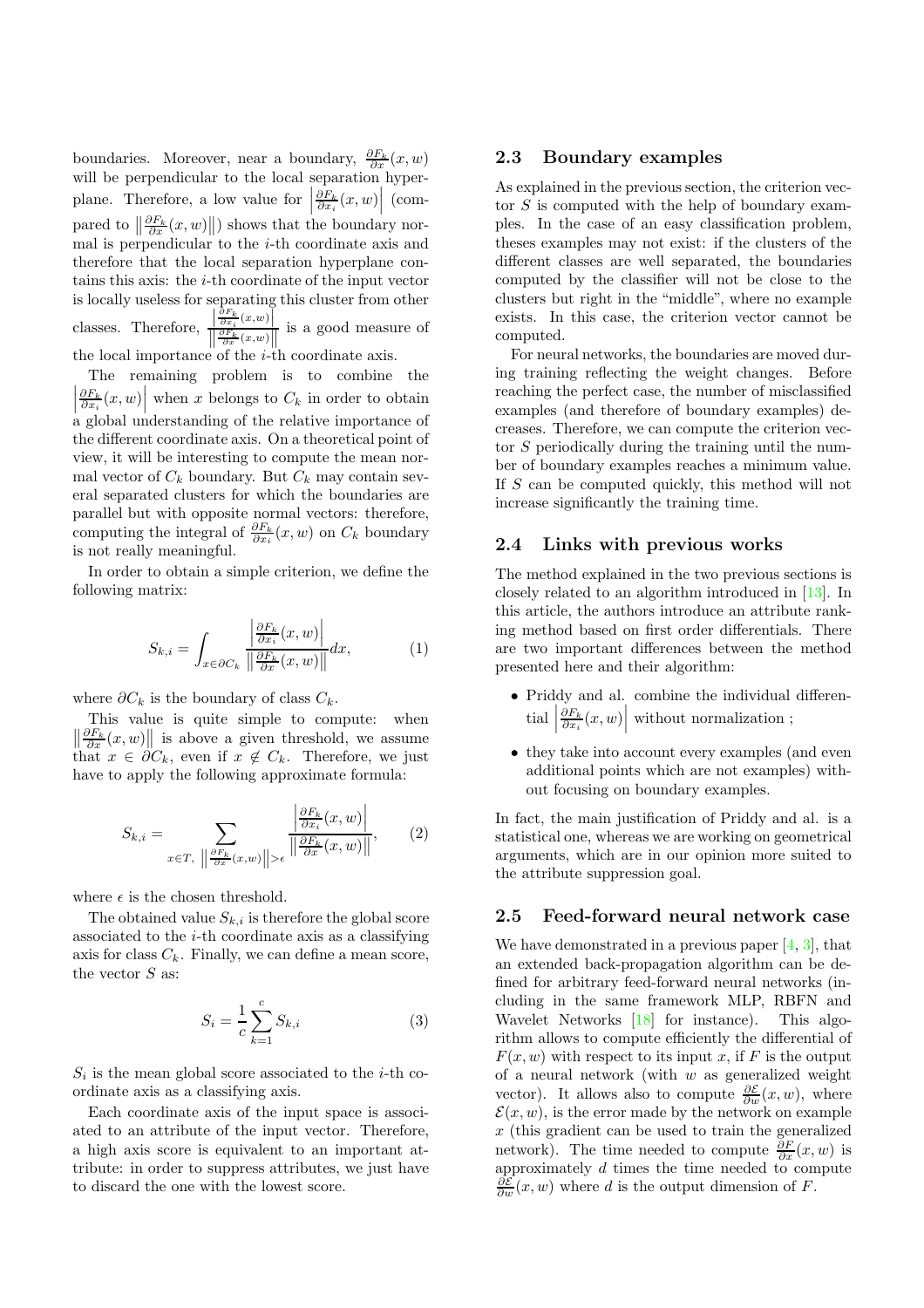For a MLP (or a RBFN) with c output nodes (i.e., a c class problem), computing  $\frac{\partial F}{\partial x}(x, w)$  involves performing c backward computation passes, each one similar to the classic back-propagation calculation. As a backward pass is not exactly the backpropagation calculation, the time needed to compute  $\frac{\partial F}{\partial x}$  is not exactly equal to c times the time needed to compute  $\frac{\partial \mathcal{E}}{\partial w}$ , but we can assume that computing the criterion vector S defined in the sub-section [2.2](#page-1-1) takes approximately the time needed to perform  $c$  backpropagation epochs (i.e., computing  $\frac{\partial \mathcal{E}}{\partial w}(x, w)$  c times for each  $x$  in the training set). Therefore, as long as the criterion is not computed too frequently (e.g., every 10 epochs), its calculation will not slow down the training process.

### <span id="page-3-0"></span>3 Experiments

#### 3.1 Synthetic data

We first show in this section a simple example that illustrates our method. This example is a modified version of the well known XOR problem. We have two classes  $C_1$  and  $C_2$ . Each class is made of two clusters  $(C_{1,1}, C_{1,2}, \text{ etc.})$ . Each cluster obeys to a Gaussian distribution in which both coordinates are independent and have 1.0 as standard deviation. The cluster centers are:

| Ш |  |  |
|---|--|--|

Figure 1 shows the training set (500 examples in each cluster) after normalization (the total set is centered and scaled so that its standard deviation is 1.0 on both axis).



Obviously, the classification can be performed only with the  $y$  axis (in fact the  $x$  axis is useless for classification purpose). The problem is simple for a MLP but cannot be solved by a linear method: we need at least two straight lines to separate the classes.

A PCA gives for the projection the matrix  $P_{pca} =$  $\left(\frac{\sqrt{2}}{2},\frac{\sqrt{2}}{2}\right)$ . A DA gives another projection:  $P_{da}$  =  $(0.76, 0.65)$ . In both cases, it is impossible to use the matrices in order to choose which attribute to suppress (in fact, a DA based method will select the wrong attribute).

We have trained five randomly initialized MLP (2 layers, 2 neurons in the hidden layer and 2 output neurons, i.e. the minimal architecture, called a 2-2-2 MLP) on the given training set. After 30 iterations of Polak Ribiere Conjugate Gradient, PRCG ([\[17\]](#page-6-1)), the classification rate and criterion vector for each MLP are given in the following table:

| classification rate | $73\%$         | $97\%$        |
|---------------------|----------------|---------------|
|                     | (228.8, 329.2) | (289.5, 2042) |
|                     |                |               |
| $97\%$              | $97\%$         | $97\%$        |
| (169.2, 1299)       | (81.19, 844.7) | (422.9, 2619) |

The first MLP failed to separate precisely the two classes because of a bad starting point. For the other, the ratio between  $S_2$  and  $S_1$  is larger than 6.2: this allows to choose the  $y$  axis as the one to keep. When this axis is chosen, a MLP with 2 layers, 1 input, 2 hidden neurons and 2 output neurons (i.e. a 1-2-2 MLP), obtains after 30 iterations of PRCG a mean classification rate of 96.5 %. The method described in [\[13\]](#page-6-4) gives very similar results, with a high ratio between the importance of input 1 and 2. This method selects therefore the  $y$  axis and overcomes also linear method limitations (this is also the case of Battiti's algorithm [\[1\]](#page-5-9)).

#### 3.2 Real data

Some experiments were conducted on real world data. We have chosen the PROBEN1 data set  $([12])$  $([12])$  $([12])$  which is easily available by  $ftp^1$  $ftp^1$ . We show here results based on the thyroid problem, in which biological informations are used in order to determine if the observed thyroid has over function, under function or normal function (therefore, there are three classes). The input vector has 21 attributes. We have not followed here the Proben rule, in which the classification rate is computed on the whole test set, regardless of the relative pattern number for each class. Indeed, in the thyroid problem, there are 92.6 % normal thyroid samples. Therefore, a classifier that gives always the normal answer obtain 92.6 % as classification rate, whereas its result is totally wrong. We have therefore chosen to compute the classification rate for each class and to take the mean of the three rates as the performance criterion of the classifier. In the case of the

<span id="page-3-1"></span> $1$ at ftp.ira.uka.de:/pub/neuron/proben1.tar.gz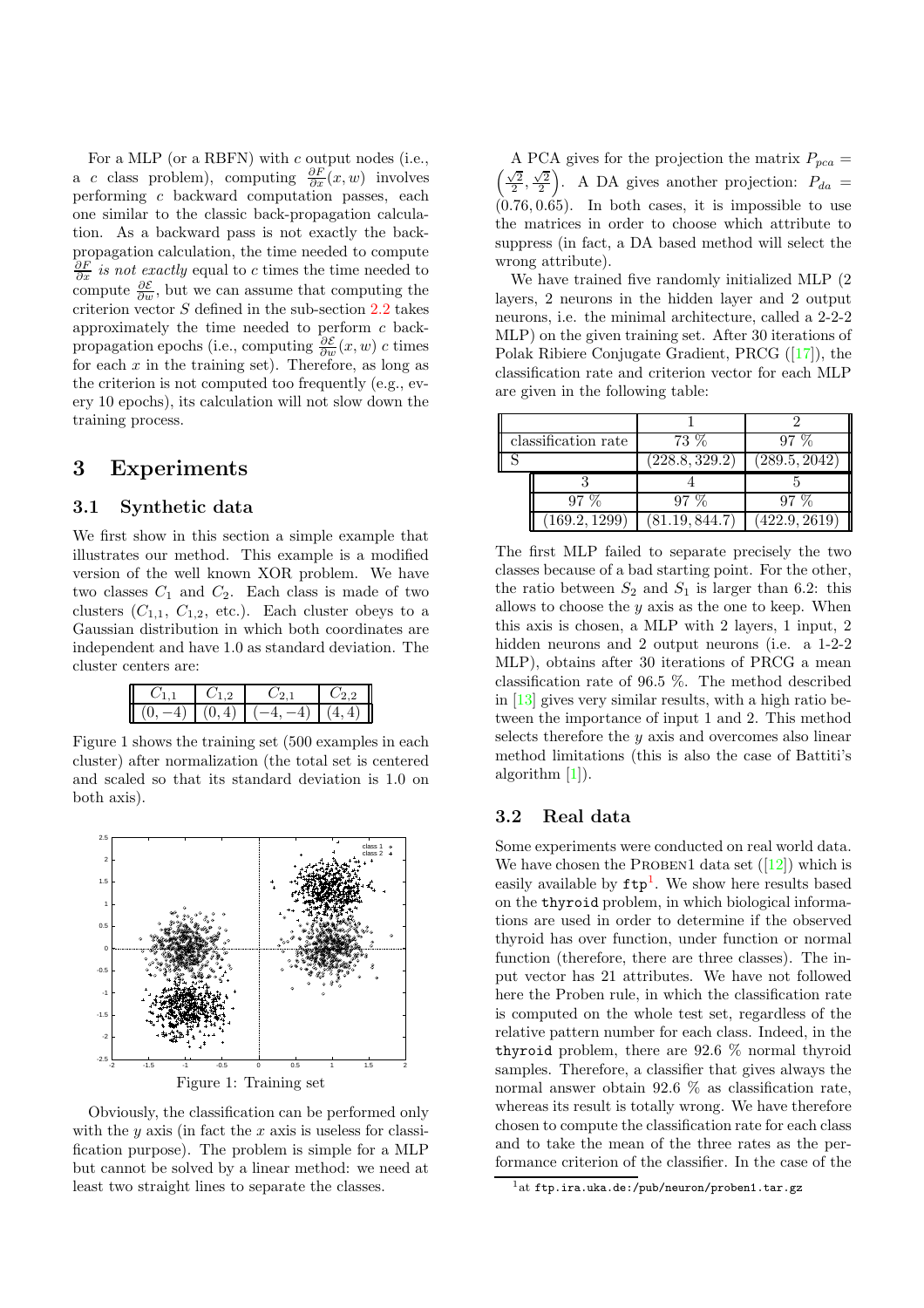previous classifier, we obtain therefore 30.87 % which gives a good idea of its bad performances. The goal of our simulation is to keep as few attributes as possible. We tried several different methods:

#### 3.2.1 Neural methods

We trained a simple MLP with 21 inputs, 16 hidden neurons and 3 output neurons (i.e., a 21-16-3 MLP), from five different starting weight sets. After 500 iterations of PRCG, the best MLP (selected with the help of the validation set) obtain 95.60 % as classification rate on the test set (we have used the thyroid1 set in which the inputs where rescaled to mean 0 and standard deviation 1). The method described in the previous section gives the following criterion vector (with  $\epsilon = 0.001$ ):

| Attribute | 17   | 3              | 8    | 19   | 21   | 5    |
|-----------|------|----------------|------|------|------|------|
| Value     | 105  | 31.7           | 23.0 | 10.8 | 9.53 | 6.39 |
| Attribute | 10   | 20             | 18   |      |      | 14   |
| Value     | 6.25 | 5.12           | 4.53 | 3.58 | 3.17 | 3.07 |
| Attribute | 13   | $\overline{2}$ | 6    | 4    | 11   | 16   |
| Value     | 2.87 | 2.79           | 2.02 | 1.79 | 1.61 | 1.33 |
| Attribute | 12   | 9              | 15   |      |      |      |
| Value     | 1.28 | 1.04           | 0.61 |      |      |      |

This vector allows us to choose to keep 5 attributes:  $(17, 3, 8, 19, 21).$ 

The method described in [\[13\]](#page-6-4) gives a different ordering and the five best attributes are:  $(17, 3, 8, 10, 19).$ 

#### 3.2.2 Linear methods

We tried two different methods. A DA first give a projection matrix P from  $\mathbb{R}^{21}$  to  $\mathbb{R}^2$  (the maximum size of the projection space for the DA is the number of classes minus one). An analysis of its columns allows to rank the attributes. In our problem, the five best attributes are (17, 3, 10, 19, 2).

We computed also the optimal linear classifier for our problem. We obtained in this case a "projection" matrix L, from  $\mathbb{R}^{21}$  to  $\mathbb{R}^3$ . In order to use it to rank the attributes, we can apply a technique very close to the general one presented in subsection [2.2.](#page-1-1) In fact, the relative importance of attribute  $j$  for class  $k$ is given by the ratio of the  $j$ -th coordinate of the  $k$ line of  $L$  to the norm of this line (if we consider that  $F(x) = Lx$  is the linear classification function, we have obviously  $\frac{\partial F}{\partial x}(x) = L$  and we obtain exactly the criterion matrix of subsection [2.2](#page-1-1) with the simple ratio computed here). Therefore, the total importance of attribute  $j$  is the sum of this ratio for  $k$  ranging from 1 to c, the number of classes. In our problem, the five best attributes are  $(17, 19, 3, 10, 18)$ .

It is important to notice that the linear optimal classifier has a performance rate of 58.37 % (on the

learning set), which is really bad compared to the MLP.

#### 3.2.3 Statistical Method

We have also used Battiti's algorithm, as described in [\[1\]](#page-5-9). This method combines two measures: the mutual information between a feature and class information,  $MI(f, \mathcal{C})$ , and the mutual information between a feature and the already selected features,  $MI(f_1, f_2, \ldots, f_p, f)$ . The algorithm chooses the most important feature  $f_1$  (highest mutual information between it and class information). Then, it chooses the second feature as the one which maximizes  $MI(f, C) - \lambda MI(f_1, f)$ , etc. The parameter  $\lambda$ has to be heuristically chosen. Battiti says that values ranging from 0.5 to 1.0 give good results.

In order to have a fair comparison with our method, which does not tale into account redundancy, we have chosen two value for  $\lambda$ : 0 (no redundancy information) and 0.5. These choices give the following attribute sets:

| Attribute set      |
|--------------------|
| 17, 21, 19, 18, 20 |
| 21, 15, 5, 13      |

The first set is called Battiti 1 and the second one is Battiti 2.

#### 3.2.4 Comparison

In order to compare the different methods (and in fact the selected attribute sets), we have trained a 5-16-3 MLP on the thyroid1 sets. 10 different randomly chosen starting weight sets were used for the MLP. The performance for one starting point is the classification rate on the test set for the best MLP obtained after 500 iterations of PRCG (the MLP is selected with the help of its mean square error on the validation set). The following table shows the mean performance for the 10 starting weight sets and both attribute sets (in the table, the neural method proposed in [\[13\]](#page-6-4) is called the Priddy method):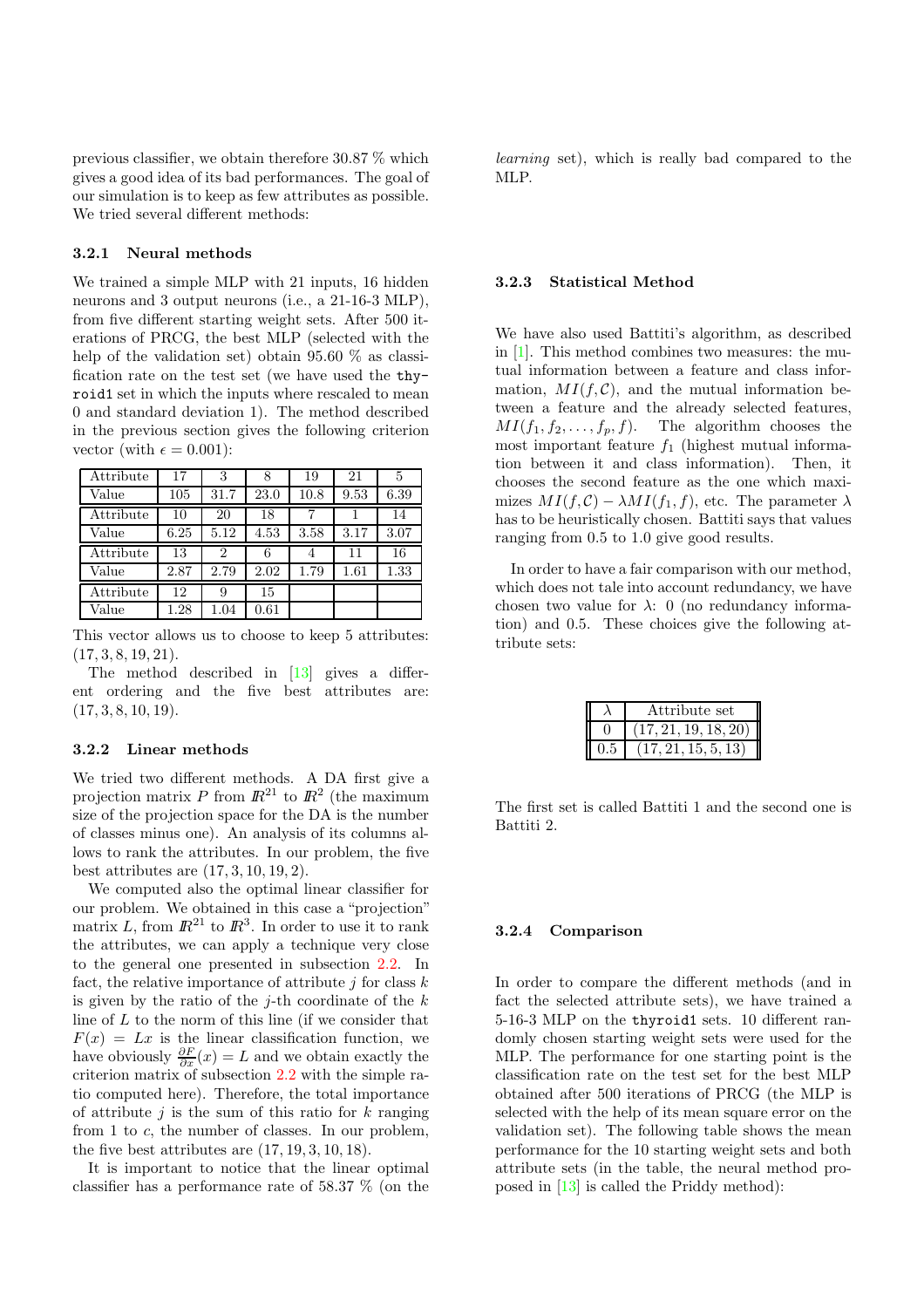| attribute set | mean classification rate |
|---------------|--------------------------|
| Neural based  | 98.23 %                  |
| Battiti 2     | 96.49 %                  |
| Linear based  | $95.06\%$                |
| DA based      | 94.39 %                  |
| Priddy method | $93.86\%$                |
| Battiti 1     | 93.77 %                  |
|               |                          |
| attribute set | standard deviation       |
| Neural based  | 0.7563                   |
| Battiti 2     | 1.65                     |
| Linear based  | 2.135                    |
| DA based      | 1.278                    |
| Priddy method | 1.887                    |

This table shows that our neural network based selection allows better performances than all other methods. Therefore, our method can overcome some limitations implied by the linear ones. Moreover, the use of boundary examples overcomes limitations of the method proposed in [\[13\]](#page-6-4). Our method can also overcome the mutual information based method proposed in [\[1\]](#page-5-9).

## 4 Conclusion

In this paper we have introduced a new method that allows to suppress data attributes in a classification task. The goal of this suppression is to reduce the preprocessing and classification times. It is based on an analysis of the calculation performed by a parametric classifier such as a multi-layer perceptron. With the help of previous results, we have shown that this method was easy to use for arbitrary feed-forward neural networks and that it does not slow down significantly their training process. Experiments conducted on synthetic and real data show that this method is efficient and can therefore be used for real world applications.

## <span id="page-5-9"></span>References

- [1] Roberto Battiti. Using Mutual Information for Selecting Features in Supervised Neural Net Learning. IEEE Trans. On Neural Networks, 5(4):537–550, July 1994.
- <span id="page-5-5"></span>[2] Gautam Biswas, Anil K. Jain, and Richard C. Dubes. Evaluation of projection algorithms. IEEE Trans. Pattern Anal. Machine Intell., PAMI-3(6):701–708, November 1981.
- <span id="page-5-10"></span>[3] Cédric Gégout, Bernard Girau, and Fabrice Rossi. A General Feed-Forward Neural Network Model. Technical report NC-

TR-95-041, NeuroCOLT, Royal Holloway, University of London, May 1995. Available at http://apiacoa.org/publications/1995/ neurocolt1995.pdf.

- <span id="page-5-8"></span>[4] Cédric Gégout, Bernard Girau, and Fabrice Rossi. Generic Back-Propagation in Arbitrary Feedforward Neural Networks. In D. W. Pearson, N. C. Steele, and R. F. Albrecht, editors, Int. Conf. on Artificial Neural Nets and Genetic  $Algorithms$ , pages  $168-171$ , Alès, April 1995. Springer Verlag.
- <span id="page-5-1"></span>[5] Il-Song Han. Modular neural network implementation of analog-digital mixed operation. In Int. Conf. on Neural Networks, pages 709–712. IEEE, 1993.
- <span id="page-5-4"></span>[6] Babak Hassibi, David G. Stork, and Gregory J. Wolff. Optimal brain surgeon and general network pruning. In Int. Conf. on Neural Networks, pages 293–299. IEEE, 1993.
- <span id="page-5-0"></span>[7] Nicolaos B. Karayiannis. Accelerating the training of feed-forward neural networks using generalized hebbian rules for initializing the internal representation. In Int. Conf. on Neural Networks, volume I, pages 32–37, Orlando (Florida), June 1994. IEEE.
- <span id="page-5-6"></span>[8] Matrin A. Kraaijveld, Jianchang Mao, and Anil K. Jain. A nonlinear projection method based on kohonen's topology preserving maps. IEEE Trans. Neural Networks, 6(3):548–559, May 1995.
- <span id="page-5-2"></span>[9] P. Masa, K. Hoen, and H. Wallinga. 70 inputs, 20 nanoseconds pattern classifier. In Int. Conf. on Neural Networks, volume 3, pages 1854–1859, Orlando (Florida), June 1994. IEEE.
- <span id="page-5-3"></span>[10] Alain Petrowski, Gérard Dreyfus, and Claude Girault. Perfromance analysis of a pipelined backpropagation parallel algorithm. IEEE Trans. On Neural Networks, 4(6):970–981, Nov. 1993.
- <span id="page-5-7"></span>[11] Tomaso Poggio and Federico Girosi. Networks for approximation and learning. Proc. IEEE, 78(9):1481–1497, September 1990.
- <span id="page-5-11"></span>[12] Lutz Prechelt. PROBEN1 — A set of neural network benchmark problems and benchmarking rules. Technical Report 21/94, Fakultät für Informatik, Universität Karlsruhe, D-76128 Karlsruhe, Germany, September 94. FTP site: ftp.ira.uka.de (file /pub/papers/techreports/1994/1994- 21.ps.Z).